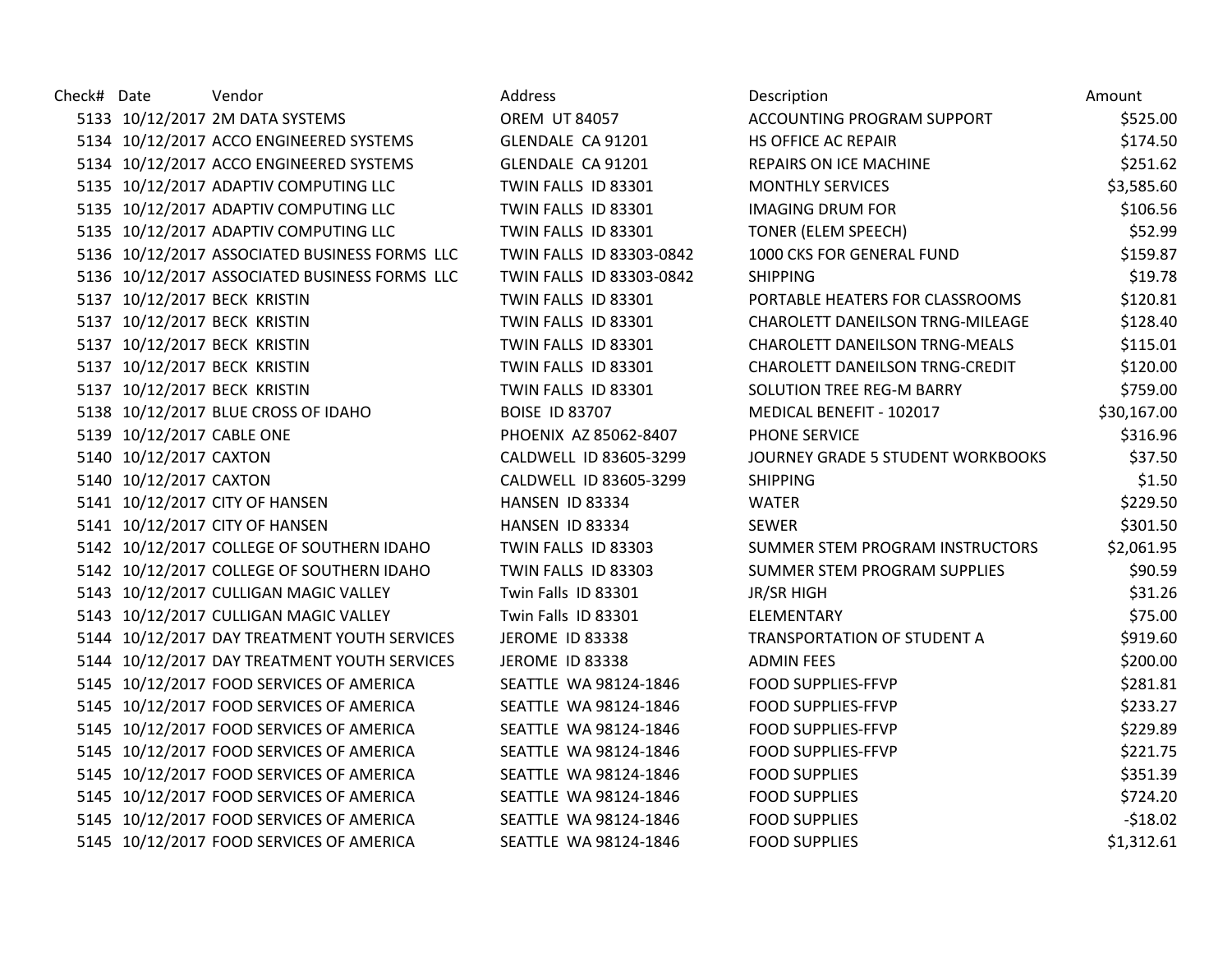5145 10/12/2017 FOOD SERVICES OF AMERICA SEATTLE WA 98124-1846 F 5146 10/12/2017 GREAT AMERICA FINANCIAL SERV DALLAS TX 75266-0831 C 5146 10/12/2017 GREAT AMERICA FINANCIAL SERV DALLAS TX 75266-0831 C 5147 10/12/2017 Hansen School Dist #415 EMPLOYER SHARE MC/FICA - 102017 \$13,368.6001 5148 10/12/2017 Hansen School Dist #415 **EMPLOYER PAID RETIREMENT - 102017 \$20017**  $\overline{E}$ 5149 10/12/2017 Hansen School Dist. #415 PAYROLL - 102017 \$179,306.97 PAYROLL - 102017 \$179,306.497,306.497,30 5150 10/12/2017 HOME DEPOT CREDIT SERV LOUISVILLE KY 40290-1030 T 5151 10/12/2017 IDAHO DEPT OF HEALTH & WELFARE BOISE ID 83720-0036 M 5152 10/12/2017 IDAHO DIGITAL LEARNING BOISE ID 83707 S 5152 10/12/2017 IDAHO DIGITAL LEARNING BOISE ID 83707 PATHWAYS TO SUCCESS \$780.000 5153 10/12/2017 IDAHO POWER Seattle WA 98124-1966 5153 10/12/2017 IDAHO POWER Seattle WA 98124-1966 ELEMENTARY \$153. 5153 10/12/2017 IDAHO POWER Seattle WA 98124-1966 P 5153 10/12/2017 IDAHO POWER Seattle WA 98124-1966 S 5153 10/12/2017 IDAHO POWER Seattle WA 98124-1966 F 5153 10/12/2017 IDAHO POWER Seattle WA 98124-1966 IF 5154 10/12/2017 INTEGRATED TECHNOLOGIES TWIN FALLS ID 83303-1843 5154 10/12/2017 INTEGRATED TECHNOLOGIES TWIN FALLS ID 83303-1843 H 5154 10/12/2017 INTEGRATED TECHNOLOGIES TWIN FALLS ID 83303-1843 E 5154 10/12/2017 INTEGRATED TECHNOLOGIES TWIN FALLS ID 83303-1843 E 5155 10/12/2017 INTERMOUNTAIN GAS BOISE ID 83732 V 5155 10/12/2017 INTERMOUNTAIN GAS BOISE ID 83732 5155 10/12/2017 INTERMOUNTAIN GAS BOISE ID 83732 ELEMENTARY \$13.95 ELEMENTARY \$13.957 ELEMENTARY \$13.957 ELEMENTARY \$13.957 ELEMENTARY \$13.957 ELEMENTARY \$13.957 ELEMENTARY \$13.957 ELEMENTARY \$13.957 ELEMENTARY \$13.957 ELE 5155 10/12/2017 INTERMOUNTAIN GAS BOISE ID 83732 PRESCHOOL \$9.732 5156 10/12/2017 MAHLKE HUNSAKER & CO PLLC TWIN FALLS ID 83301 A 5157 10/12/2017 MEADOW GOLD DAIRIES-BOISE DENVER CO 80271-0960 D 5158 10/12/2017 NAPA AUTO PARTS TWIN FALLS ID 83303-1425 5159 10/12/2017 NORCO SALT LAKE CITY UT 84141-3124 V 5159 10/12/2017 NORCO SALT LAKE CITY UT 84141-3124 C 5159 10/12/2017 NORCO SALT LAKE CITY UT 84141-3124 E 5159 10/12/2017 NORCO SALT LAKE CITY UT 84141-3124 C 5160 10/12/2017 PLATT BOSTON MA 02241-8759 R 5161 10/12/2017 Region IV Supintendents' Assoc Wendell ID 83355 ANNUAL DUES \$150.000 5162 10/12/2017 RIDLEY'S **TWIN FALLS ID 83301** S

| <b>OOD SUPPLIES</b>                       | \$838.52     |
|-------------------------------------------|--------------|
| <b>COPIER AGREEMENT-ELEM</b>              | \$138.00     |
| OPIER AGREEMENT-JR/SR HIGH                | \$137.00     |
| MPLOYER SHARE MC/FICA - 102017            | \$13,368.60  |
| MPLOYER PAID RETIREMENT - 102017          | \$20,059.17  |
| AYROLL - 102017                           | \$179,306.49 |
| OTES FOR AFTER SCHOOL PROGRAM             | \$53.82      |
| <b><i>AEDICAID MATCH</i></b>              | \$4,000.00   |
| PEECH                                     | \$1,800.00   |
| <b>ATHWAYS TO SUCCESS</b>                 | \$780.00     |
| R/SR HIGH                                 | \$2,044.93   |
| LEMENTARY                                 | \$1,441.58   |
| <b>RESCHOOL</b>                           | \$68.39      |
| <b>OUTH MODULAR</b>                       | \$16.60      |
| <b>OOTBALL FIELD</b>                      | \$70.00      |
| RRIGATION PUMP                            | \$500.00     |
| R/SR HIGH COPIER                          | \$155.42     |
| <b>IS FRONT OFFICE</b>                    | \$22.18      |
| <b>LEMENTARY-SHARP COPIER</b>             | \$425.86     |
| LEMENTARY-XEROX                           | \$83.60      |
| OCATIONAL BLDG                            | \$9.89       |
| R/SR HIGH                                 | \$46.09      |
| LEMENTARY                                 | \$13.95      |
| <b>RESCHOOL</b>                           | \$9.79       |
| <b>UDIT</b>                               | \$9,300.00   |
| <b>AIRY PRODUCTS</b>                      | \$1,695.23   |
| ULB & BREAK FLUID                         | \$45.96      |
| <b>VELDING GASES</b>                      | \$38.50      |
| <b>YLINDER RENTAL</b>                     | \$5.96       |
| LECTRODE HOLDER                           | \$32.94      |
| LEAR LENS                                 | \$76.39      |
| <b>ECEPTICLE COVERS</b>                   | \$28.95      |
| <b>NNUAL DUES</b>                         | \$150.00     |
| <b>NACKS &amp; SUPPLIES FOR PRESCHOOL</b> | \$69.90      |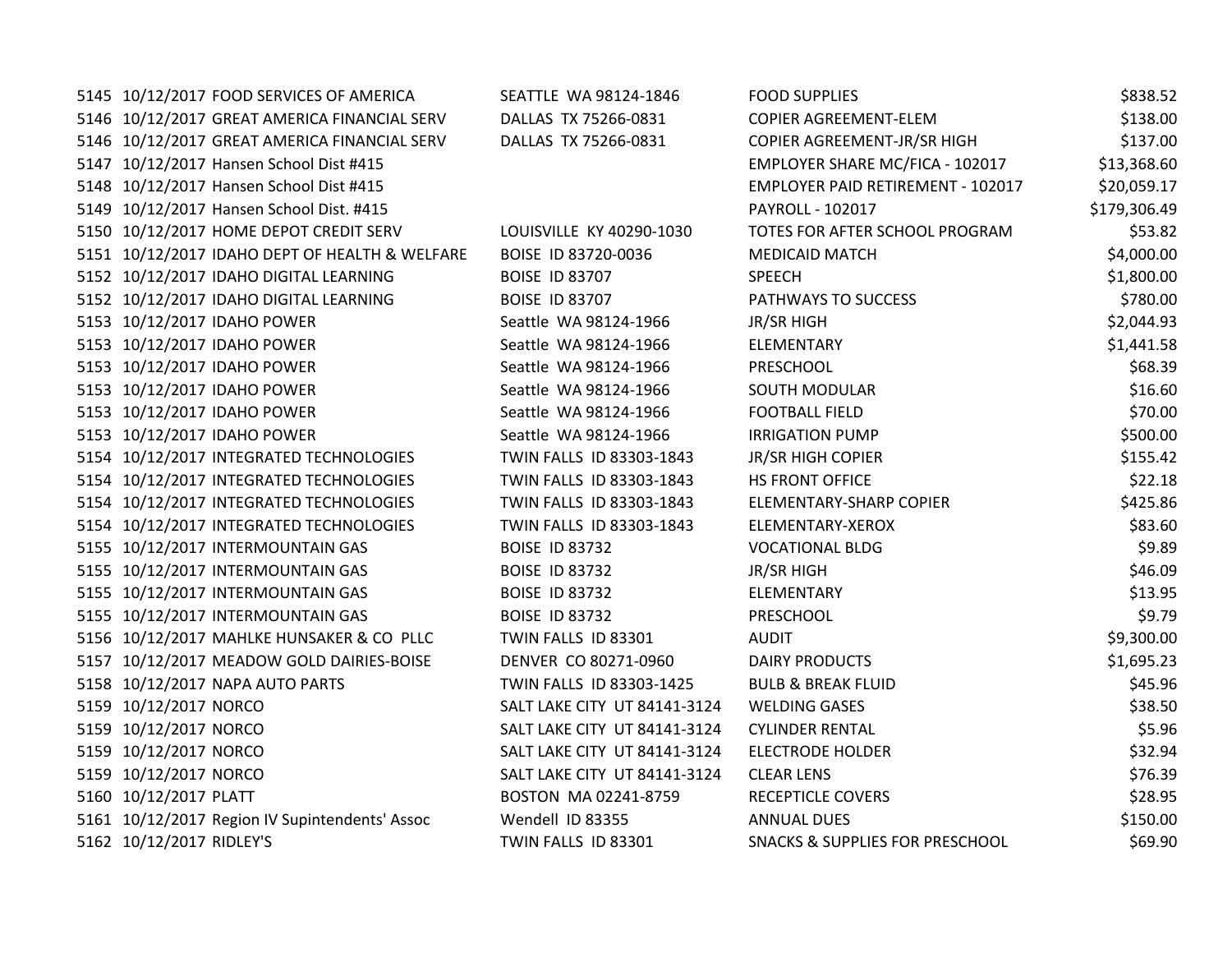| 5162 10/12/2017 RIDLEY'S                      | TWIN FALLS ID 83301          | <b>SNACKS &amp; SUPPLIES FOR PRESCHOOL</b> | \$53.41    |
|-----------------------------------------------|------------------------------|--------------------------------------------|------------|
| 5162 10/12/2017 RIDLEY'S                      | TWIN FALLS ID 83301          | SUPPLIES FOR TASTE/SMELL ACTIVITY          | \$9.53     |
| 5163 10/12/2017 SELECT SOURCE INC             | KIMBERLY ID 83341            | <b>SUPPLIES FOR REPAIRS</b>                | \$6.99     |
| 5163 10/12/2017 SELECT SOURCE INC             | KIMBERLY ID 83341            | <b>SCREWS FOR REPAIRS</b>                  | \$8.49     |
| 5163 10/12/2017 SELECT SOURCE INC             | KIMBERLY ID 83341            | <b>FASTENERS FOR DESKS</b>                 | \$1.62     |
| 5163 10/12/2017 SELECT SOURCE INC             | KIMBERLY ID 83341            | <b>KEYS FOR PICK UP</b>                    | \$4.98     |
| 5163 10/12/2017 SELECT SOURCE INC             | KIMBERLY ID 83341            | WEATHER STRIP FOR AG DOOR                  | \$11.99    |
| 5164 10/12/2017 SKINNER HEIDI                 | TWIN FALLS ID 83301          | HUSKY HIGHLIGHT WALL                       | \$18.55    |
| 5164 10/12/2017 SKINNER HEIDI                 | TWIN FALLS ID 83301          | FOOD FOR FAMILY STEM NIGHT                 | \$196.30   |
| 5165 10/12/2017 STATE TAX COMMISSION          | BOISE ID 83707-0076          | LUNCH ROOM                                 | \$1.28     |
| 5166 10/12/2017 TOOLS FOR SCHOOLS             | EMMETT ID 83617              | <b>FOOD SUPPLIES</b>                       | \$4,081.30 |
| 5167 10/12/2017 VALLEY WIDE COOPERATIVE       | JEROME ID 83338              | SCHOOL DISTRICT CAR FUEL                   | \$107.67   |
| 5167 10/12/2017 VALLEY WIDE COOPERATIVE       | JEROME ID 83338              | LAWN MOWER FUEL                            | \$54.63    |
| 5167 10/12/2017 VALLEY WIDE COOPERATIVE       | <b>JEROME ID 83338</b>       | <b>GAS CREDIT</b>                          | $-51.83$   |
| 5167 10/12/2017 VALLEY WIDE COOPERATIVE       | JEROME ID 83338              | YELLOW BUS FUEL                            | \$1,239.98 |
| 5168 10/12/2017 VERIZON WIRELESS              | DALLAS TX 75266-0108         | <b>IPAD</b>                                | \$60.04    |
| 5169 10/12/2017 WATSON LARRY                  | TWIN FALLS ID 83301          | <b>STUDENT EVALUATIONS</b>                 | \$1,100.00 |
| 5170 10/12/2017 WAYMENT BOB                   | HANSEN ID 83334              | <b>BUS DRIVER MEALS-ACTIVITIES</b>         | \$19.50    |
| 5171 10/12/2017 WESTERN MTN BUS & PARTS SALES | NAMPA ID 83686               | <b>BACK COVER FOR DRIVERS SEAT</b>         | \$197.04   |
| 5171 10/12/2017 WESTERN MTN BUS & PARTS SALES | NAMPA ID 83686               | <b>SHIPPING</b>                            | \$13.89    |
| 5172 10/12/2017 WORDEN VALERIA                | HANSEN ID 83334              | <b>BUS DRIVER MEALS-ACTIVIIES</b>          | \$52.00    |
| 5173 10/12/2017 PSI ENVIRONMENTAL             | TWIN FALLS ID 83301-7873     | ELEMENTARY                                 | \$69.90    |
| 5173 10/12/2017 PSI ENVIRONMENTAL             | TWIN FALLS ID 83301-7873     | JR/SR HIGH                                 | \$165.80   |
| 5174 10/12/2017 ROCK CREEK FIRE PROTECTION    | AMERICAN FALLS ID 83211      | ANNUAL INSPECTION OF FIRE SPRIKLER         | \$695.00   |
| 5175 10/12/2017 ANDERSONS INC                 | POCATELLO ID 83205           | POLY ROLL FURNACE FILTERS                  | \$24.70    |
| 5176 10/12/2017 SCHOLASTIC INC                | JEFFERSON CITY MO 65102-3725 | SCHOLASTIC NEWS FOR 2ND GRADE              | \$181.50   |
| 5177 10/12/2017 KUYKENDALL MELISSA            | KIMBERLY ID 83341            | SUPPLIES FOR STEM FAMILY NIGHT             | \$33.50    |
| 5177 10/12/2017 KUYKENDALL MELISSA            | KIMBERLY ID 83341            | SUPPLIES FOR STEM FAMILY NIGHT             | \$322.96   |
| 5178 10/12/2017 TEK-HUT                       | TWIN FALLS ID 83301          | <b>INTERNET SERVICE</b>                    | \$1,500.00 |
| 5179 10/12/2017 VOCABULARYSPELLING CITY.COM   | FT LAUDERDALE FL 33334       | PREMIUM MEMBERSHIP (200 USERS)             | \$1,215.00 |
| 5180 10/12/2017 FRANZ FAMILY BAKERIES         | LOS ANGELES CA 90074-2654    | <b>BAKERY GOODS</b>                        | \$86.80    |
| 5180 10/12/2017 FRANZ FAMILY BAKERIES         | LOS ANGELES CA 90074-2654    | <b>BAKERY GOODS</b>                        | \$63.00    |
| 5180 10/12/2017 FRANZ FAMILY BAKERIES         | LOS ANGELES CA 90074-2654    | <b>BAKERY GOODS</b>                        | \$96.90    |
| 5181 10/12/2017 IDAHO DEPARTMENT OF LABOR     | <b>BOISE ID 83735</b>        | 2017-18 ID CIS SUBSCRIPTION                | \$350.00   |